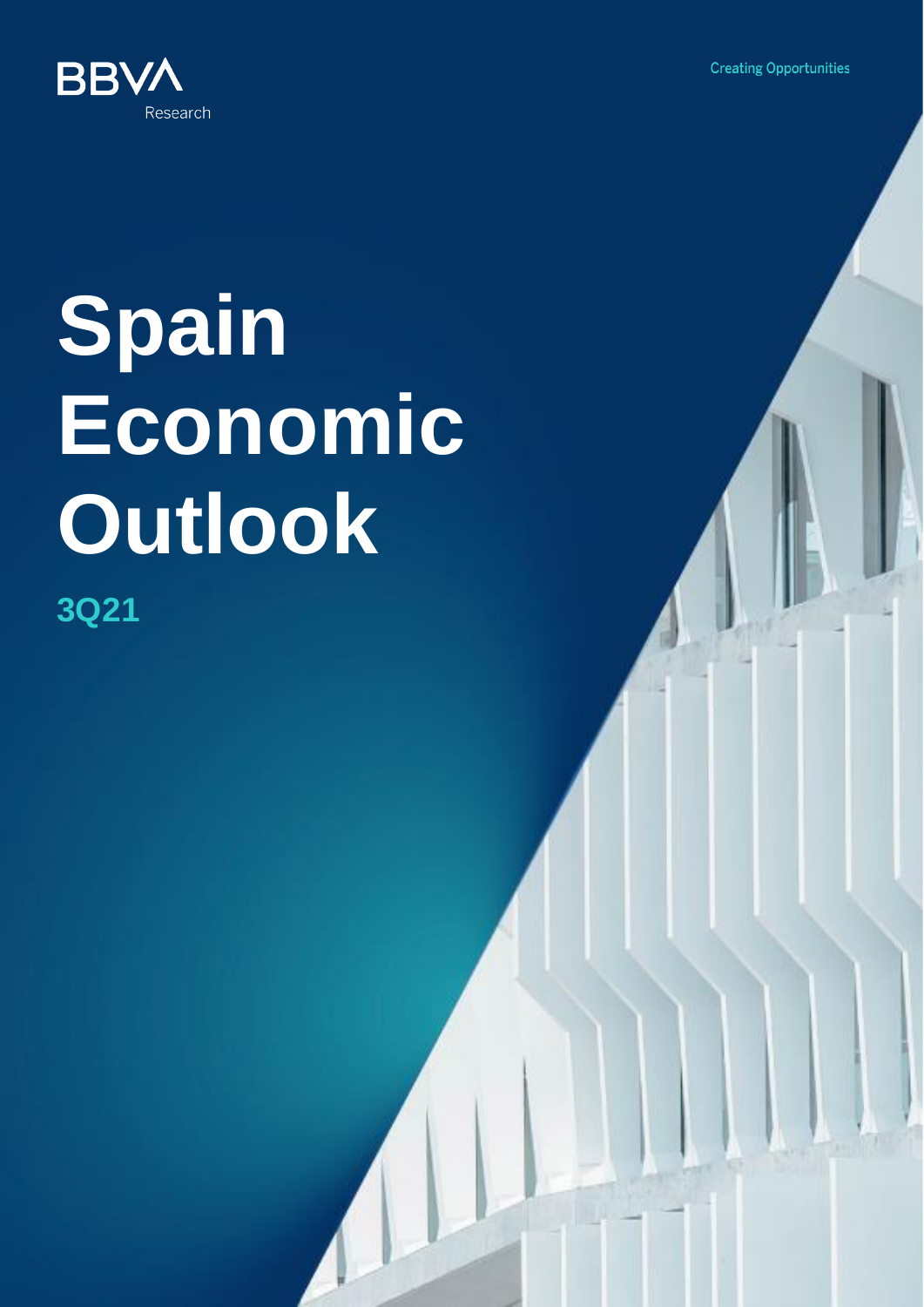## Recent and expected evolution of the Spanish economy

**July 2021**

**The 2021 growth forecast for the Spanish economy is revised upward by 1 percentage point (pp) to 6.5%, while the 2022 forecast is maintained at 7.0%. In the short term, the risks are balanced. In the medium term, the trend in the scenario will depend on the reforms adopted in the coming months and the speed and efficiency with which European funds are implemented.** As expected, Spanish GDP contracted during the first quarter of 2021, albeit somewhat less than had been forecasted. In addition, second quarter data suggests greater acceleration than was expected three months ago. The improvement in health indicators and the easing of restrictions have reduced uncertainty and advanced private spending. The recovery of household consumption has mainly been observed in services and, more specifically, those carried out in a social context. Investment in machinery and equipment has also continued to trend positively. Looking forward, conditions for recovery remain favorable given the speed of vaccination, the immunization of the most vulnerable groups and ongoing demand policies, at the expense of restrictions that may be triggered by an increase in infections associated with new COVID-19 variants. In the coming months, the return of a substantial portion of foreign visitors during the tourist season will be key. At the same time, European funds are also expected to arrive. Both of these factors should have a positive impact, especially on exports of services, consumption of durable goods and investment in construction. Medium-term risks are centered around efficiency in the use of Next Generation EU (NGEU) resources and the reforms that will need to be implemented in order to access funds transfers and, more importantly, reduce vulnerabilities and transform the economy.

**In line with the forecast, the Spanish economy registered a contraction of activity during the first quarter of 2021.** In any case, the decline in GDP (-0.4%, quarterly, q/q) would have been slightly lower in absolute terms than that anticipated by BBVA Research (-0.9% q/q). The demand components that performed best relative to forecasts were exports of goods, investment in machinery and equipment and household consumption. Here, it is necessary to highlight the high level of uncertainty that existed as of the closing date of the latest f orecasts (mid-April), when COVID-19 infections were rising again. This was the case not only in Spain but also in some of the country's major trading partners, such as France and Germany. The foregoing, along with the United Kingdom's departure from the European Union, had resulted in a decrease in exports of goods in January that was expected to extend throughout the quarter. Notwithstanding this, new data has confirmed that the impact of the various COVID -19 waves on economic activity has been decreasing as the percentage of the population that is vaccinated, particularly in the most vulnerable segments, has increased. In this regard, exports of goods recovered on a widespread basis, both by destination and by type of good, during February and March. This did not prevent them from experiencing a moderate contraction as of the end of the quarter, however. The improved international situation and outlook for expansion during the second quarter of the year may also explain the continued growth observed in the accumulation of machinery and equipment. Finally, as expected, household consumption experienced a contraction that reflected the impact on spending of the increase in infections at the end of 2020 and beginning of 2021 and the restrictions that were necessary to contain the spread of the virus. In addition, in some autonomous communities, Storm Filomena would have a lasting effect on consumption. Finally, increases in energy costs and the price of certain commodities must also be taken into account. This led to a rebound in inflation that reduced households' purchasing power.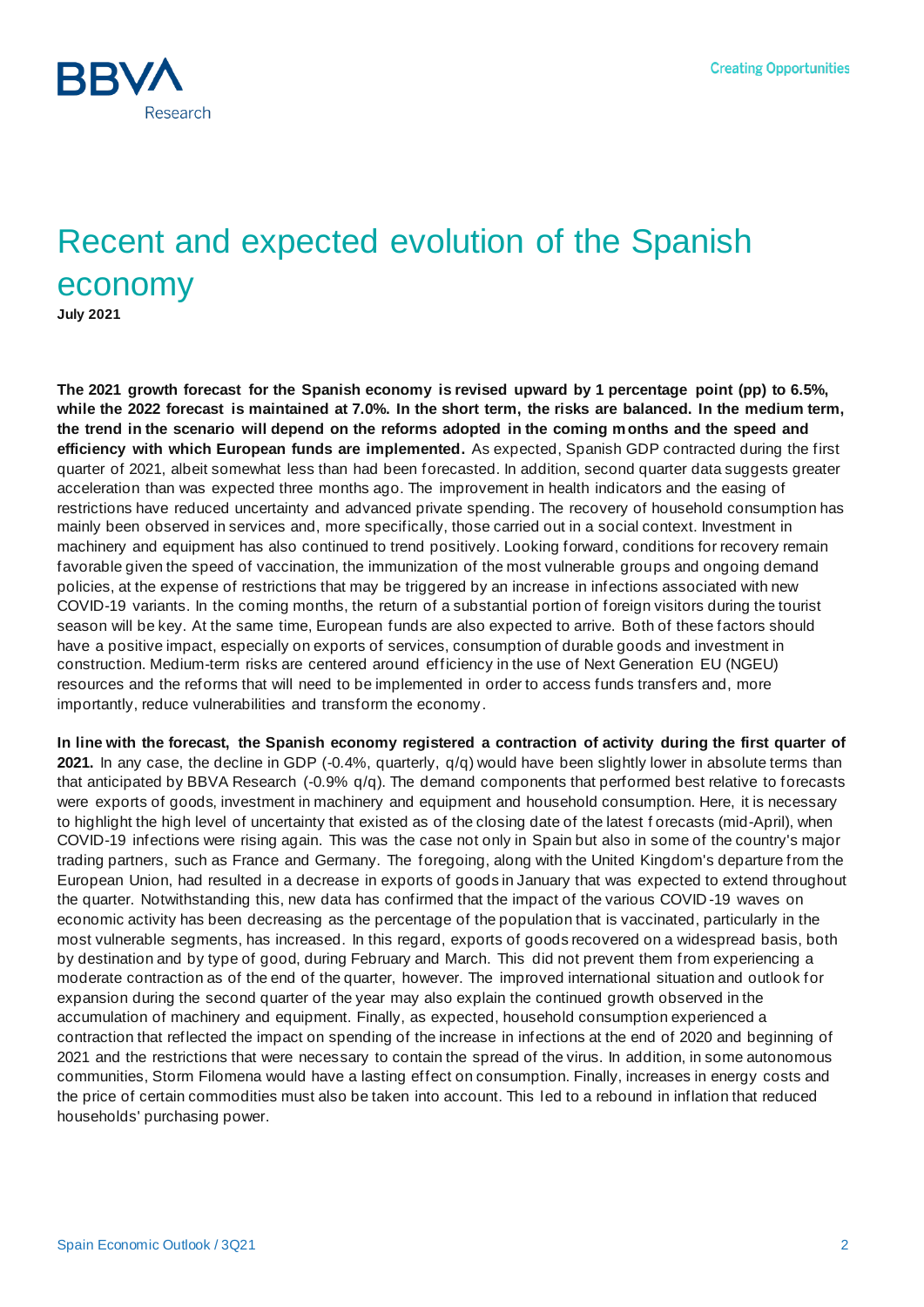

**The demand components that performed more negatively than expected during the first quarter of 2021 included investment in construction, public consumption and exports of services.** The accumulation of fixed capital in both housing and other construction projects fell, whereas preliminary data had pointed to growth. This was despite the fact that the mortgage market has been highly dynamic and that the purchase of homes, especially by Spanish residents, is weathering the crisis well. In this regard, there is a risk that the disappointing trends in both components are due to the uncertainty related to both the arrival of European funds and the conditions that will be necessary to access them. In this scenario, companies are likely deferring projects until they are aware of the details surrounding the implementation of these resources. Public administration consumption, for its part, registered just its second decline since 2014, with the variation in this figure coming in significantly below the average growth achieved during the previous year. Exports of services, for their part, were negatively affected by the increase in infections, which stunted the incipient recovery in foreign tourist spending that had been observed prior to October. Finally, imports fell in line with the forecast, impacted by the reduction in both domestic and foreign demand.

**During the second quarter of the year, GDP growth could be between 2.3% and 3.3%, q/q. This acceleration is higher than was anticipated three months ago (1.3% g/g).** The main factor behind the recovery is an improvement in health indicators in both Spain and other developed countries, as well as in China. The growth observed in the US economy, which is also showing the effects of a strongly expansionary fiscal policy, is of particular importance in this regard. In the EMU, activity data has also been surprisingly positive, which explains the improvement in the Eurozone growth forecast to 4.8% in 2021 and 5.0% in 2022. This more favorable environment for activity and the reduced risk of infection would boost exports of Spanish goods and services during the second quarter of the year (BBVA Research: +1.5% q/q), despite the fact that goods exports would have contracted due to temporary supply issues of intermediate goods in some sectors. Domestic demand, on the other hand, would benefit from rapid vaccination progress and decreased uncertainty regarding the labor market. The progressive elimination of restrictions and the end of the state of alarm have allowed for a recovery concentrated mainly in increased mobility and spending on services, particularly those carried out in a social context. Spending on household consumption could thus have grown by 3.1% (q/q). In fact, purchases made with BBVA credit cards and at BBVA point of sale terminals indicate that, during the first half of the year, spending on services would accelerate to reach levels of about 30% higher in June than it had been during the same month of 2019.<sup>1</sup> Similarly, consumption by Spanish residents outside of their provinces of origin would intensify this recovery, and a return to the levels observed two years ago would be possible in June. <sup>2</sup> Finally, in June, purchases made with foreign cards would increase to represent approximately 60% of those made during the same month of 2019.

**Investment in machinery and equipment would continue to grow, while both the accumulation of fixed capital in construction and public spending are expected to have rebounded sharply during the second quarter of the year.** Various indicators, such as improved confidence (particularly in the PMI for manufacturing), capital goods imports and the registration of buses and industrial vehicles, suggest that investment in machinery and equipment could have increased again during the second quarter of the year (+2.5% q/q). If this estimate is confirmed, this component of private domestic demand would be the first to recover to its pre-crisis levels. This is excellent news for productivity growth forecasts over the coming quarters in Spain. In addition, positive trends in social security affiliation in the construction sector  $(+0.6\%$  q/q), together with the progress observed in other indicators, such as cement consumption, housing permits and tenders for public works, anticipate that investment in this component could have increased by 4.1% q/q. It is also foreseeable that the slowdown in growth in public consumption spending was temporary and will recover (+0.8% q/q) during the second quarter. Finally, the increase

<sup>1:</sup> Se[e Impact of COVID-19 on consumption in real time and high definition, BBVA Research Observatory, June \(2021\)](https://www.bbvaresearch.com/publicaciones/espana-impacto-de-la-covid-19-sobre-el-consumo-en-tiempo-real-y-alta-definicion-en-jun-21/?cid=eml:oem:oth:----49310--:::lnkpubl:::20210707::oth:instant:).

<sup>2:</sup> Se[e Analysis of national tourist flows in real time](https://www.bbvaresearch.com/en/publicaciones/spain-analysis-of-national-tourist-flows-in-real-time/), BBVA Research Observatory, July (2021).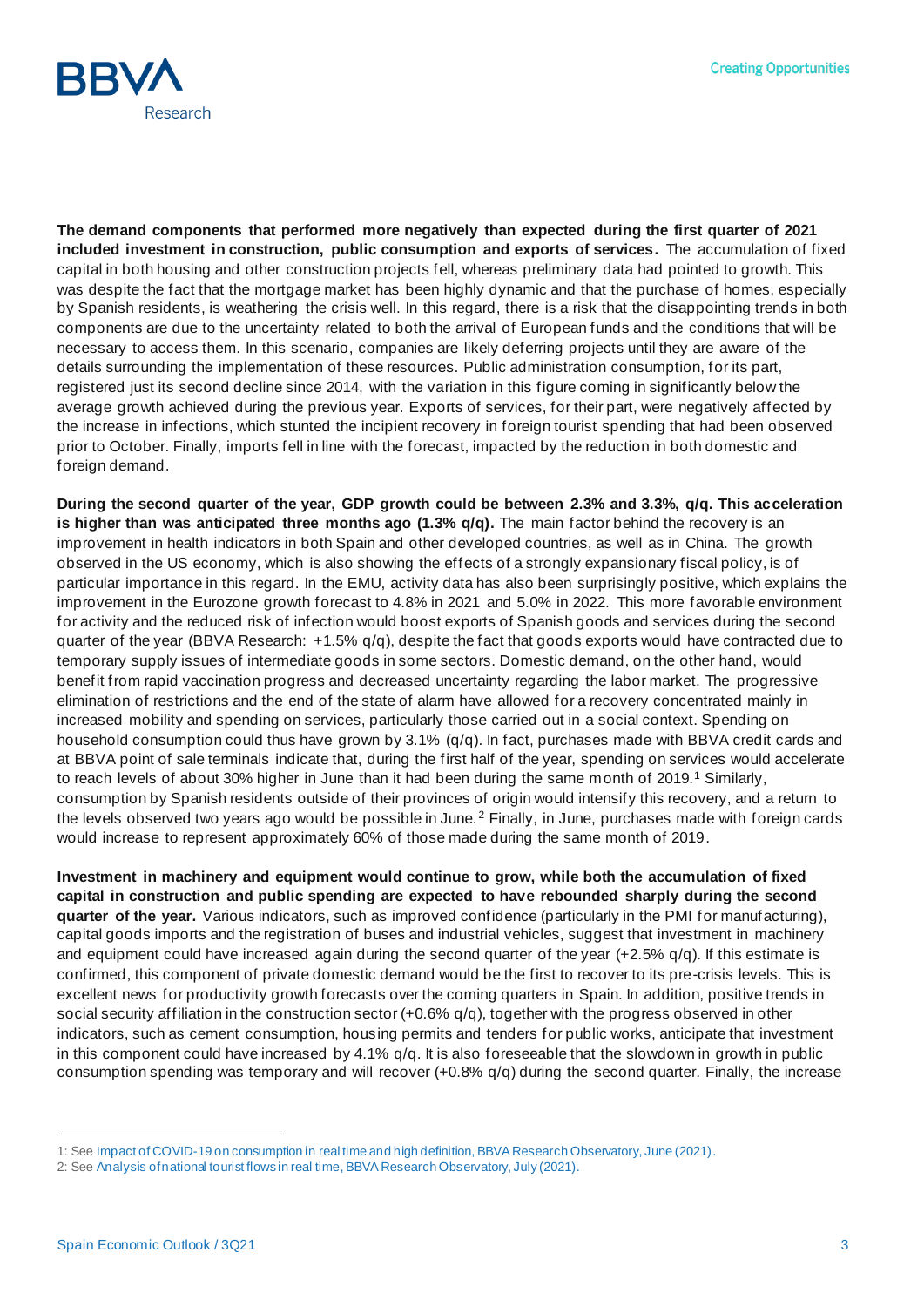

in imports (+0.6% q/q) will be relatively modest in relation to the strong increase in final demand, due mainly to the concentration of spending on services at the domestic level with a low external component **.**

**Looking forward, the international environment will remain favorable, thanks to progress in vaccination and the implementation of demand policies in the world's major economies.** Immunization of the population is progressing in the US, Europe and China. Additionally, current data points to higher GDP growth than was expected three months ago for each of these areas. This positive momentum and these fiscal expansion measures, primarily in the US economy but also in the Eurozone, should support the growth of s ales of goods and services at a global level. In the case of Spain, the performance of the tourism sector and the capacity to capture both the domestic and the European markets will be particularly significant. The country guarantees a safe environment from a health perspective and has made more intensive price adjustments than its main competitors within the EU. **If the cumulative incidence of infections remains low and the perception of health-related safety in Spain remains positive, growth could be higher than that contemplated in this publication.** If, on the contrary, the country fails to convey that the virus is under control, recovery could be more limited. With regard to exports of goods, attention must be paid not only to growth in demand but also to the supply problems that have been observed in certain sectors, such as the automotive sector, where bottlenecks persist in production chains, preventing increases in supply.

**The European Central Bank (ECB) maintains an accommodative monetary policy and has revised its inflation strategy, changing the inflation target to 2% on a symmetric basis.** The long-term funding cost of European countries has remained at around the levels observed three months ago. This is due to the acceleration of net purchases associated with the Pandemic Emergency Purchase Program (PEPP). Liquidity is not an issue, as banks continue to access it in high quantities through targeted longer-term refinancing operations (TLTRO). However, the monetary authority has revised its Eurozone growth forecasts upward and has stated, for the first time since the beginning of the crisis, that the risks presented by the scenario are balanced. In the face of an increase in inflation that is expected to be temporary, due mainly to its root cause (an increase in the cost of energy), the ECB is expected to maintain the monetary stimulus. In this regard, a slowdown in the pace of purchases covered by the PEPP is expected to be announced in September, and the program is expected to end in the first quarter of 2022 (although it would continue to acquire debt to cover maturities occurring up to December 2023). The other asset purchase program (APP) would remain in place until the first quarter of 2023, while shortterm interest rates would not begin to increase until after that period. All of the foregoing, together with the good position held by banks and the private sector, should favor the availability of credit at a low cost for companies and households that need it. In addition, the announcement made by the ECB with regard to the change in its monetary policy, targeting a 2% variation in the Harmonized Index of Consumer Prices on a symmetric basis, improves the ability of the monetary authority to deal with environments such as the current one. The same is true of the standardization of instruments that have had to be used in order to keep funding costs low and boost demand. In any event, the change will represent a challenge from a communications standpoint, as it may coincide with divergences in interest rate management in the US and Europe due to the varying magnitude of the fiscal stimuli. The monetary authority must ensure that funding costs remain consistent with the cyclical position of the European economy.

**In this liquidity context, inflation rises and, in the short term, higher upward pressure derived from commodity prices, bottlenecks observed in certain production processes and domestic demand recovery cannot be ruled out. However, the economy is far from being at full employment, and an inflationary spiral has been ruled out for the time being.** Although the variation in the Consumer Price Index (CPI) reached 2.7% at the midpoint of the year, this is mainly due to the energy-related component. Core inflation remains at 0.2%, which reflects the fact that the increase in production and transportation costs has not yet been passed on to other prices. Companies are currently absorbing shocks through reduced margins in the face of a weak demand environment.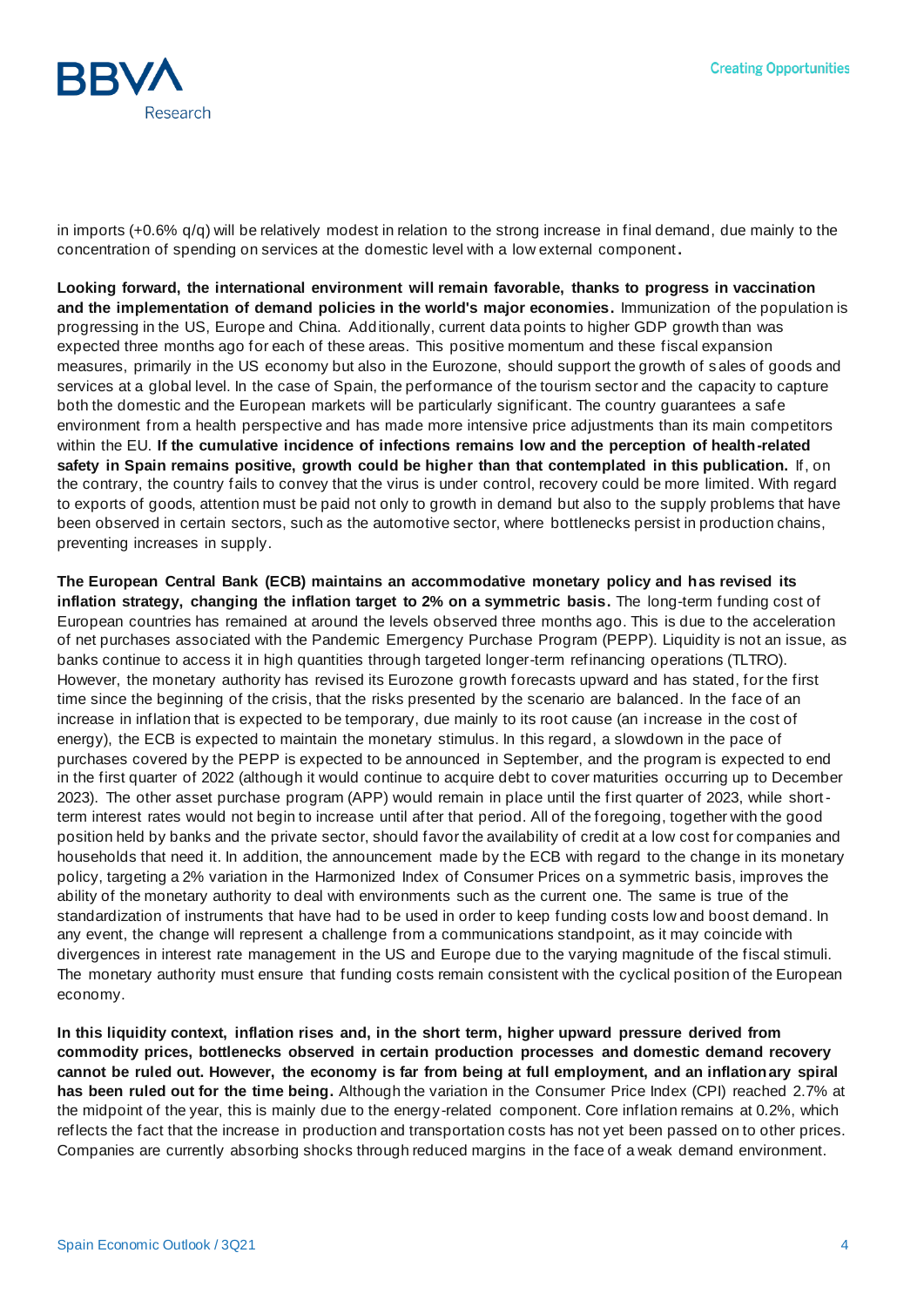

Forecasts suggest that oil prices will remain at around current levels or even begin a moderate decline in the coming quarters insofar as supply begins to react. If this scenario is confirmed, the increase in inflation would be temporary. However, the short-term trend would be upward. On the one hand, production costs suggest that fuel is not the only thing putting pressure on companies' profitability. The cost of intermediate goods and other commodities is also rising in the face of shortages of certain components, high demand in producing countries such as China and disruptions in value chains as a result of restrictions to curb the spread of the virus. Moreover, a recovery in the services sector, particularly in accommodation or travel, could lead to an increase in prices following the significant reductions made in an effort to offset the drop in demand. In any event, it is understood that the second-round effects of these factors will continue to be limited, given that unused production capacity remains high, the unemployment rate is still higher than it was at the start of the crisis, the number of furloughed workers remains high and investment in machinery and equipment has increased. All of the foregoing suggest that significant wage pressures will not be observed at the aggregate level, although o ccasional frictions cannot be ruled out given that the speed of reallocation of productive factors between sectors may be insufficient to address excess capacity in some and the lack of productive factors in others. Despite this, gains in productivity coul d partially offset the increase in intermediate costs.

**Accumulated savings rose during the first quarter of the year, increasing the likelihood of strong growth in spending after the various uncertainties have been resolved.** It is estimated that the reduction in income due to job destruction and the effect of the crisis on the self -employed, together with the negative impact on wealth, reduced household savings by around EUR 98 billion between the fourth quarter of 2019 and the first quarter of 2021.<sup>3</sup> However, those who maintained their jobs or salaries or whose income rose with the crisis have not been able to spend as a result of restrictions on opening and mobility. This is known as "forced savings" and would have increased by EUR 144 billion over this period. Resources saved for precautionary reasons (EUR 23 billion) must also be added to this figure, which yields net accumulated savings of EUR 68 billion. As described above, some of these resources have already begun to be used, and it is estimated that if households recognize this savings as deferred income during these two years, consumption could increase by an additional 1.5 pp on average in 2021 and 2022, as compared to a scenario in which it is maintained as financial wealth. Although the services that have been most affected by the restrictions are those that show the effects of the use of these savings, the consequences are also evident in the purchase of homes. In particular, the low return on risk -free assets and changes in household preferences would redirect part of these funds toward residential investment. This may be observed in the turning point shown in the purchase of single-family homes and the strong growth in new mortgage loan flows.

**The government's fiscal stimuli are being progressively withdrawn alongside the recovery. In any case, the extension of the Temporary Redundancy Plan (ERTE) until September, and the continuation of a significant number of workers in it, points to the need for its modification.** The improvement in growth forecasts for the Spanish economy suggests that the public deficit (-7.7% of GDP in 2021) can improve on expectations from three months ago (-8.5%), although uncertainty regarding how income will evolve in the face of recovery and how permanent the growth in spending will be is high. Improved activity in services, primarily hospitality, has resulted in a reduction of more than 450,000 furloughed workers since February 1. The foregoing, together with increased affiliation, will progressively reduce the imbalance in public accounts. Moreover, the extension of the ERTE until September will help overcome a still atypical tourist season, especially in the island autonomous communities. Notwithstanding this, the number of people who remain furloughed (449,000 as of the end of June) remains high and threatens to increase at the end of the summer season. Beyond the increase in expenditures that this could entail, the prolongation of the ERTE in its current form presents other disadvantages. One is that the cost could be

<sup>3:</sup> For more details on the estimation of these figures, see[: Spanish household saving in times of the pandemic, BBVA Research Observatory,](https://www.bbvaresearch.com/publicaciones/el-ahorro-de-los-hogares-espanoles-en-tiempos-de-pandemia/)  [May \(2021\).](https://www.bbvaresearch.com/publicaciones/el-ahorro-de-los-hogares-espanoles-en-tiempos-de-pandemia/)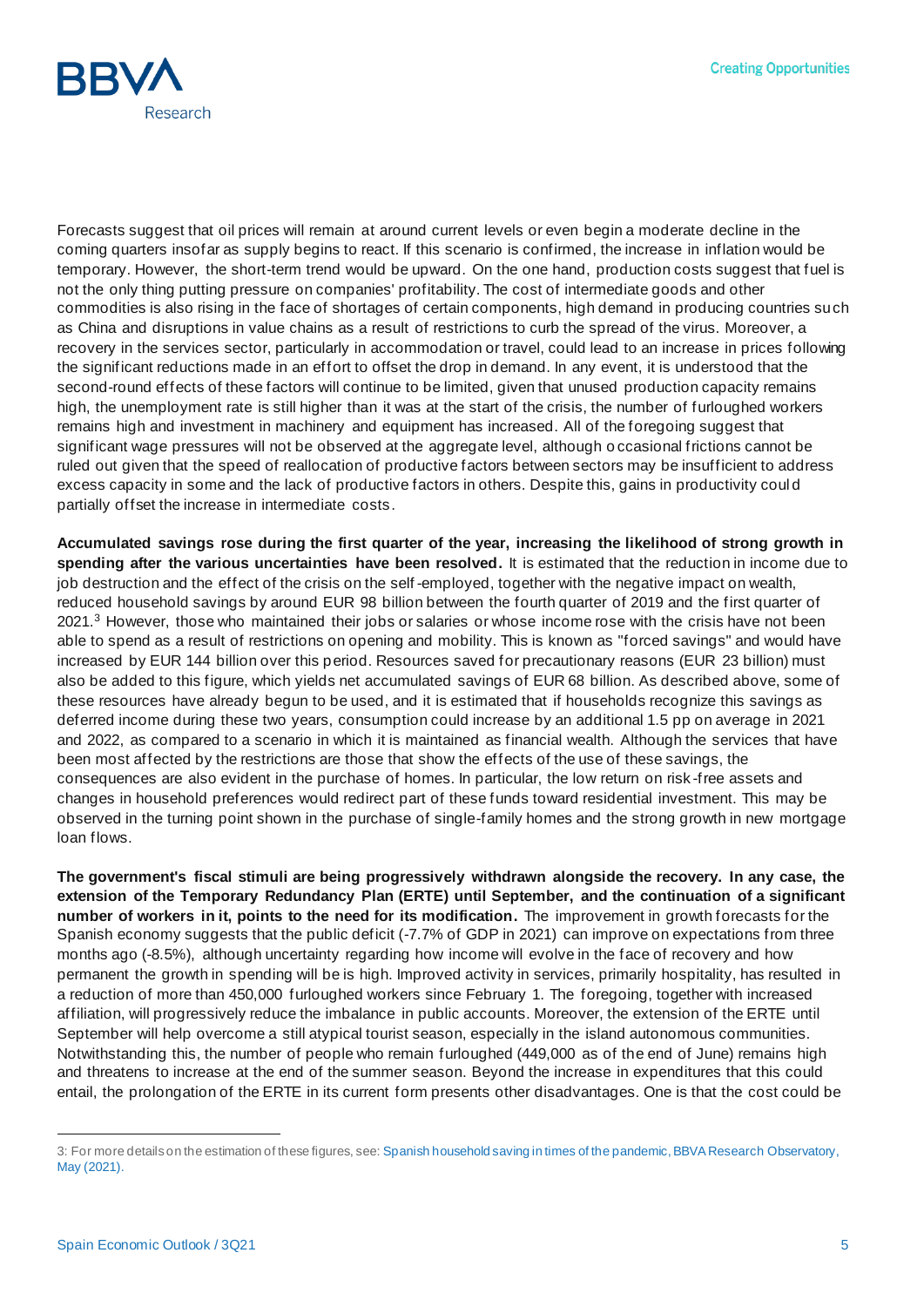**BBV** Research

greater than that necessary to preserve employment if the exemptions and bonuses go to companies and workers who do not need them. On the other hand, a portion of the ERTE would go toward sustaining non-viable businesses and jobs as a result of the significant drop in income in certain sectors and changes in the consumption and mobility habits of the population. The ERTE thus needs urgent modifications aimed at providing the necessary tools to allow workers who remain in this situation and are unlikely to return to their jobs to reorient their careers more easily.

**The Recovery, Transformation and Resilience Plan presented by the Spanish government is sufficient, ambitious with respect to its implementation and adequate in its diagnosis. However, it also has weaknesses and omissions.** It is sufficient because the nearly EUR 70 billion in funds transfers expected to be received in the coming years accounts for close to 60% of the fall in nominal GDP between 2019 and 2020 (80% if the recovery beginning in 3Q20 is included). It is ambitious in terms of its implementation period due to the fact that it plans to distribute approximately 70% of these transfers toward the end of 2022 and 30% in 2023. The Plan contains an adequate diagnosis of the main problems in the Spanish economy because it takes into account the recommendations of the European Commission. In addition, it includes an allocation of resources that is in line with the NGEU's digitalization and environmental sustainability goals. However, it also has weaknesses and omissions. Specifically, there is no ex ante assessment of what is desired to be done, the implementation goals seem unrealistic and there is no clear, detailed, accessible timetable providing companies with certainty regarding how to take advantage of the Plan. **Thus, the likelihood that resources will take longer to arrive is increasing, while the effectiveness of achieving the goals being pursued is in doubt.** As such, the strong increase in activity owing to the recovery in private spending that is currently being observed may slow sharply if there is no timely shift in public spending and investment, along with improvements in productivity and environmental sustainability .

**Finally, what is perhaps most worrying is the vagueness and uncertainty surrounding the reforms to be undertaken in the coming years. The pension system addresses its sufficiency but not the sustainability of the system, and can only be fully assessed once the details of how persisting imbalances and intergenerational equity will be addressed are known.** It is positive that a consensus has been reached between the social partners to progress in improving the system. Given what has happened with previous reforms, this seemed essential. In addition, the discouragement of early retirement and promotion of late retirement are welcome and may be a step forward in improving the sustainability of the system, as well as having a positive impact on employment and productivity. However, these changes appear to be insufficient to offset t he expected increase in life expectancy over the next three decades. It would have been preferable for these incentives to form part of a comprehensive system that ensured actuarial balance and allowed for flexible retirement. Moreover, pensions will be revalued with inflation, but no compensatory measures have been taken to ensure that the system is financially balanced, as required by the repealed Pension Revaluation Index. The sustainability factor is also replaced by a future intergenerational equity factor, the details of which are not yet known and which will take effect beginning in 2027. If this new factor is to meet its objective, it will mean less generosity in the system. Finally, contrary to the principle of separation of sources, certain contributory benefits are transferred to the State, while part of the unemployment contributions are allocated to the payment of pensions .

**Without lasting, ambitious reforms, high growth will be temporary and inconsistent with commitments undertaken in the areas of digitalization and environmental sustainability.** The economic recovery that is currently underway is cyclical. The implementation of instruments such as the ERTE and the extension of publicly guaranteed loans has allowed the productive framework to be preserved, preventing the growth potential of the economy from dropping as much as it did in other recessions, although it remains low. The country is subject to a number of conditions that increase the risk that it will not take advantage of the next few years to drive its transformation. Deficiencies in training, company size and functioning of the labor market, among other things, could stand in the way of the expected digitalization of the economy. Given the chronic employment problems, it is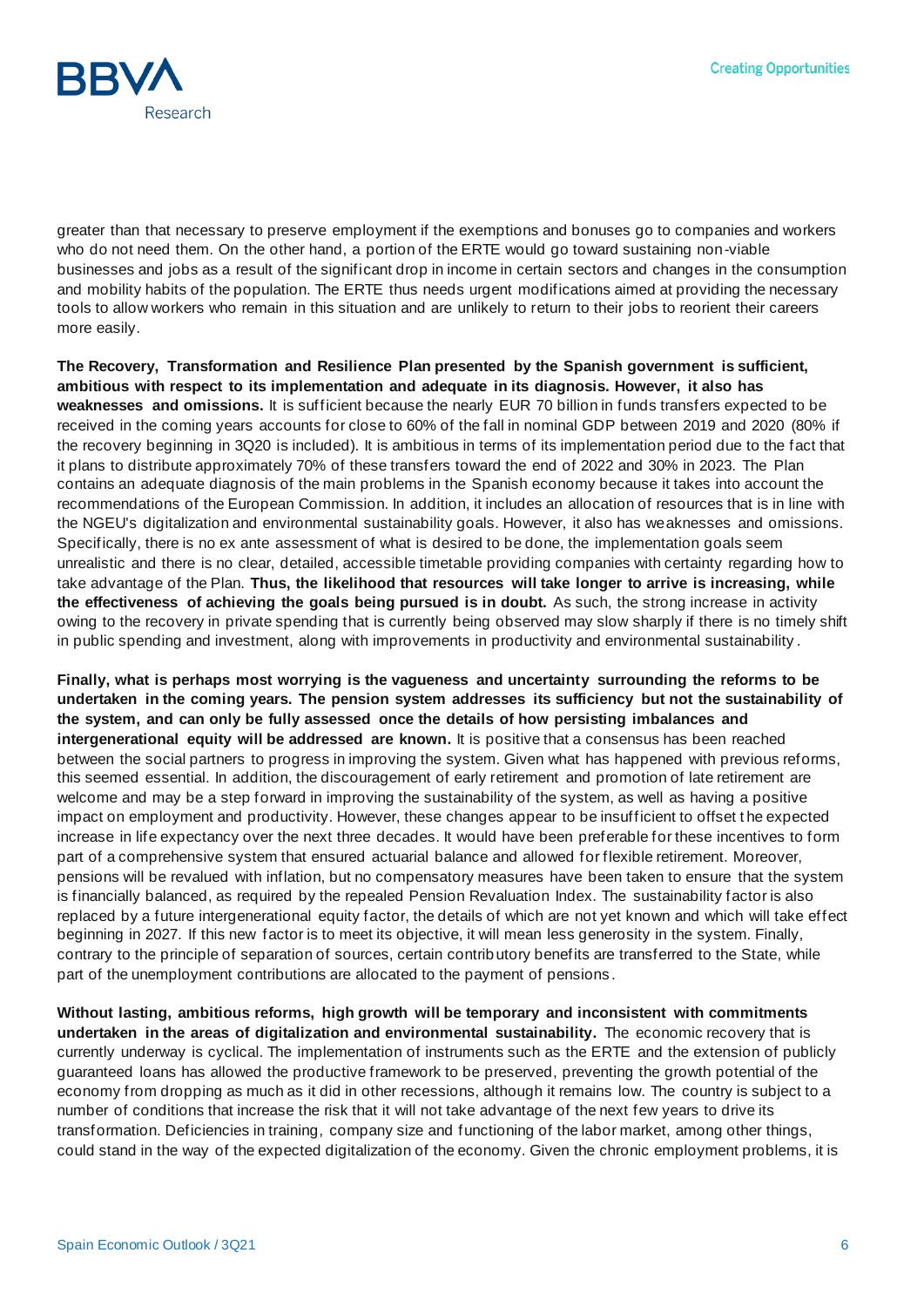**Creating Opportunities** 



essential that the next labor market reforms are successful in designing and implementing measures to achieve a more efficient and flexible framework, while at the same time making it safer and more equitable. In addition, greenhouse gas reduction targets may be incompatible with vigorous growth in the absence of refo rms, especially in autonomous communities whose production structure does not favor this goal. Looking forward, a conditional period will begin that must be used to implement reforms that reduce unemployment and temporary employment and increase productivity, while transforming the economy in the areas of digitalization and sustainability. Over the coming months, the funding cost in Spain will remain limited due to ECB intervention. Tax rules have been suspended by the European Commission until 2023. And f unds related to the NGEU program are on their way. All of this, together with the recovery that is currently underway, will make resources available to compensate those who will necessarily have to pay to implement measures that are necessary to increase s ocial welfare. This is a historic opportunity that cannot be missed out on.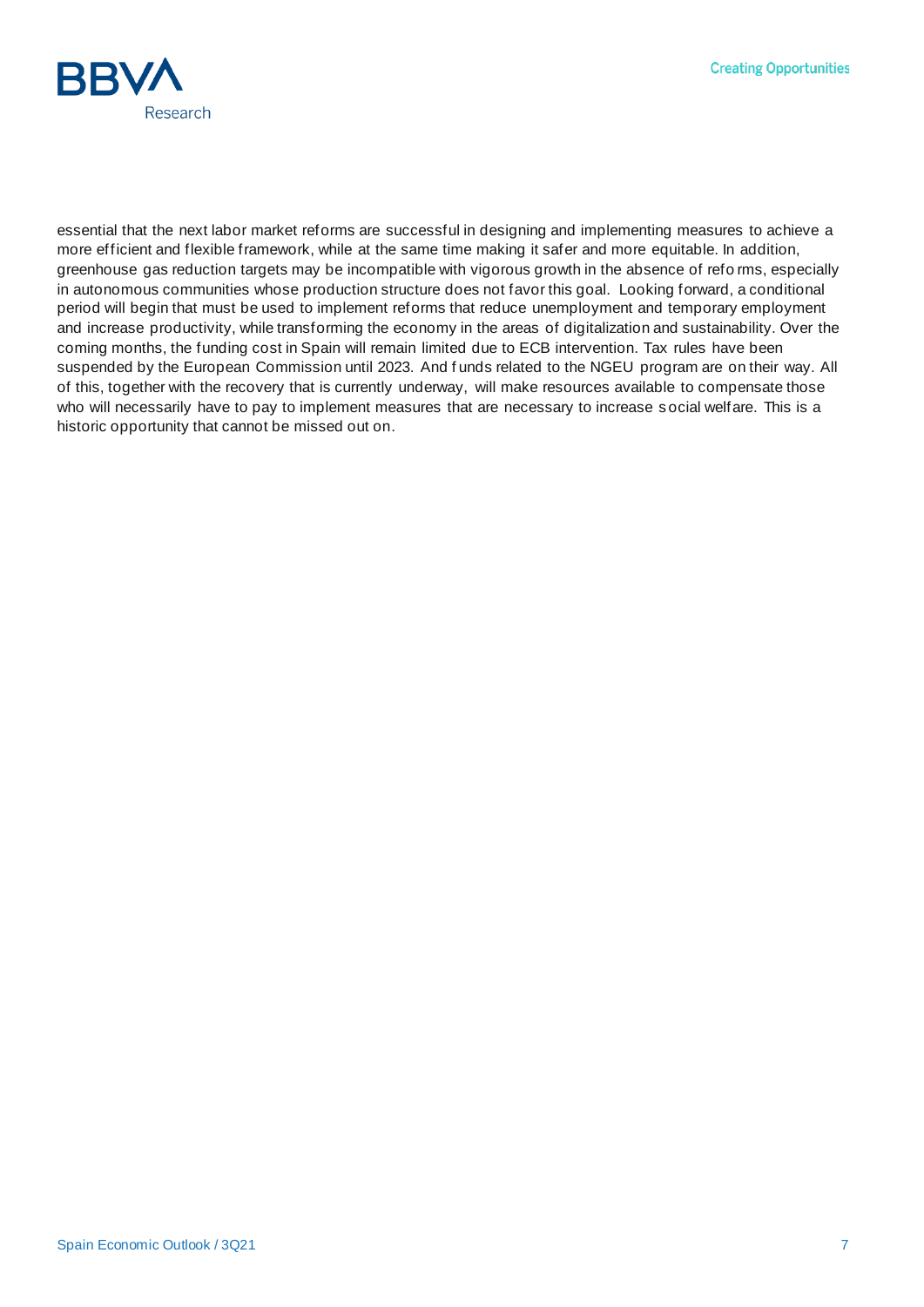

## **Tables**

#### Table 1.1. **GROSS DOMESTIC PRODUCT** (ANNUAL AVERAGE, %)

| 2018 | 2019 | 2020   | 2021 | 2022 |
|------|------|--------|------|------|
| 3.0  | 3.7  | $-3.5$ | 6.7  | 4.8  |
| 1.9  | 1.3  | $-6.7$ | 4.8  | 5.0  |
| 6.7  | 6.0  | 2.3    | 8.2  | 5.5  |
| 3.6  | 2.9  | $-3.2$ | 6.3  | 4.7  |
|      |      |        |      |      |

\* Argentina, Brazil, Chile, Colombia, México, Paraguay, Perú and Uruguay. Forecast closing date: July 9, 2021.

Source: BBVA Research & FMI.

#### Table 1.2. **INFLATION** (ANNUAL AVERAGE, %)

|                      | 2018 | 2019 | 2020 | 2021 | 2022 |
|----------------------|------|------|------|------|------|
| <b>United States</b> | 2.4  | 1.8  | 1.2  | 3.6  | 2.8  |
| Eurozone             | 1.8  | 1.2  | 0.3  | 2.0  | 1.5  |
| China                | 2.1  | 2.9  | 2.5  | 1.7  | 2.5  |
| World                | 3.8  | 3.6  | 3.6  | 4.2  | 3.6  |

\* Argentina, Brazil, Chile, Colombia, México, Paraguay, Perú and Uruguay.

Forecast closing date: July 9, 2021.

#### Source: BBVA Research & FMI.

| Table 1.3. INTEREST RATE ON TEN-YEAR PUBLIC DEBT (ANNUAL AVERAGE, %) |      |         |         |         |      |  |  |
|----------------------------------------------------------------------|------|---------|---------|---------|------|--|--|
|                                                                      | 2018 | 2019    | 2020    | 2021    | 2022 |  |  |
| <b>United States</b>                                                 | 2.91 | 2.14    | 0.90    | 1.56    | 2.02 |  |  |
| Germany                                                              | 0.46 | $-0.21$ | $-0.48$ | $-0.19$ | 0.22 |  |  |
|                                                                      |      |         |         |         |      |  |  |

Forecast closing date: July 9, 2021. Source: BBVA Research & FMI.

#### Table 1.4. **EXCHANGE RATES** (ANNUAL AVERAGE)

|                | 2018 | 2019 | 2020 | 2021 | 2022 |
|----------------|------|------|------|------|------|
| <b>EUR-USD</b> | 0.85 | 0.89 | 0.88 | 0.83 | 0.82 |
| USD-EUR        | 1.18 | 1.12 | 1.14 | 1.20 | 1.22 |
| <b>CNY-USD</b> | 6.61 | 6.91 | 6.91 | 6.46 | 6.50 |

Forecast closing date: April 9, 2021.

Source: BBVA Research & FMI.

#### Table 1.5. **OFFICIAL INTEREST RATES** (END OF PERIOD, %)

|                      | 2018 | 2019 | 2020 | 2021 | 2022 |
|----------------------|------|------|------|------|------|
| <b>United States</b> | 2.50 | 1.75 | 0.25 | 0.25 | 0.25 |
| Eurozone             | 0.00 | 0.00 | 0.00 | 0.00 | 0.00 |
| China                | 4.35 | 4.35 | 4.35 | 3.85 | 3.85 |

Forecast closing date: July 9, 2021.

Source: BBVA Research & FMI.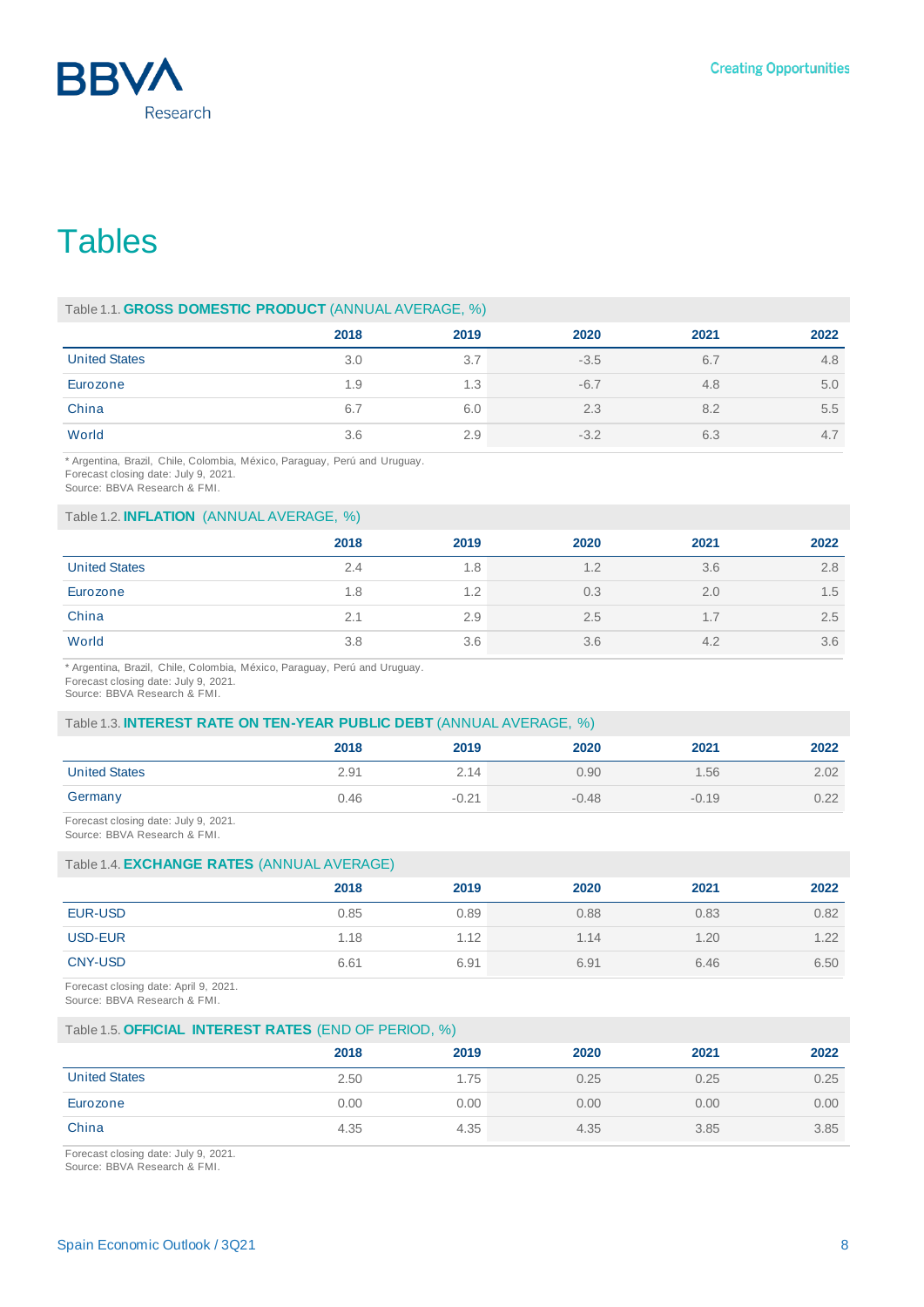

#### Table 1.6. **EMU: MACROECONOMIC FORECASTS** (YoY) (ANNUAL AVERAGE, %)

|                                                              | 2018   | 2019   | 2020   | 2021   | 2022   |
|--------------------------------------------------------------|--------|--------|--------|--------|--------|
| <b>GDP</b> at constant prices                                | 1.9    | 1.3    | $-6.7$ | 4.8    | 5.0    |
| Private consumption                                          | 1.5    | 1.3    | $-8.0$ | 3.3    | 6.9    |
| Public consumption                                           | 1.2    | 1.8    | 1.4    | 2.9    | 1.2    |
| Gross fixed capital formation                                | 3.2    | 5.7    | $-8.4$ | 6.7    | 6.2    |
| Inventories (*)                                              | 0.1    | $-0.5$ | $-0.3$ | 0.1    | $-0.1$ |
| Domestic demand (*)                                          | 1.7    | 1.8    | $-6.1$ | 4.0    | 5.1    |
| <b>Exports</b><br>(goods and services)                       | 3.6    | 2.5    | $-9.6$ | 8.9    | 6.1    |
| Imports<br>(goods and services)                              | 3.6    | 3.9    | $-9.1$ | 7.6    | 6.9    |
| <b>External demand (*)</b>                                   | 0.1    | $-0.5$ | $-0.6$ | 0.9    | $-0.1$ |
| <b>Prices and Costs</b>                                      |        |        |        |        |        |
| <b>CPI</b>                                                   | 1.8    | 1.2    | 0.3    | 2.0    | 1.5    |
| <b>CPI Core</b>                                              | 1.2    | 1.2    | 0.9    | 1.3    | 1.4    |
| <b>Labour Market</b>                                         |        |        |        |        |        |
| Employment                                                   | 1.6    | 1.2    | $-1.6$ | 0.3    | 1.5    |
| Unemployment rate (% of labour force)                        | 8.2    | 7.6    | 7.9    | 8.2    | 7.9    |
| <b>Public sector</b>                                         |        |        |        |        |        |
| Surplus (+) / Deficit (-) (% GDP)*                           | $-0.5$ | $-0.6$ | $-7.2$ | $-7.0$ | $-3.8$ |
| Public debt (% GDP)*                                         | 85.7   | 83.9   | 98.0   | 99.6   | 96.8   |
| <b>External Sector</b>                                       |        |        |        |        |        |
| <b>Current Account Balance</b><br>$(% \mathbb{R}^2)$ (% GDP) | 3.1    | 2.4    | 2.1    | 2.6    | 2.4    |

Annual rate change in %, unless expressly indicated.

Forecast closing date: July 9, 2021.

(\*) Excluding financial aid for Spanish banks.

Source: BBVA Research.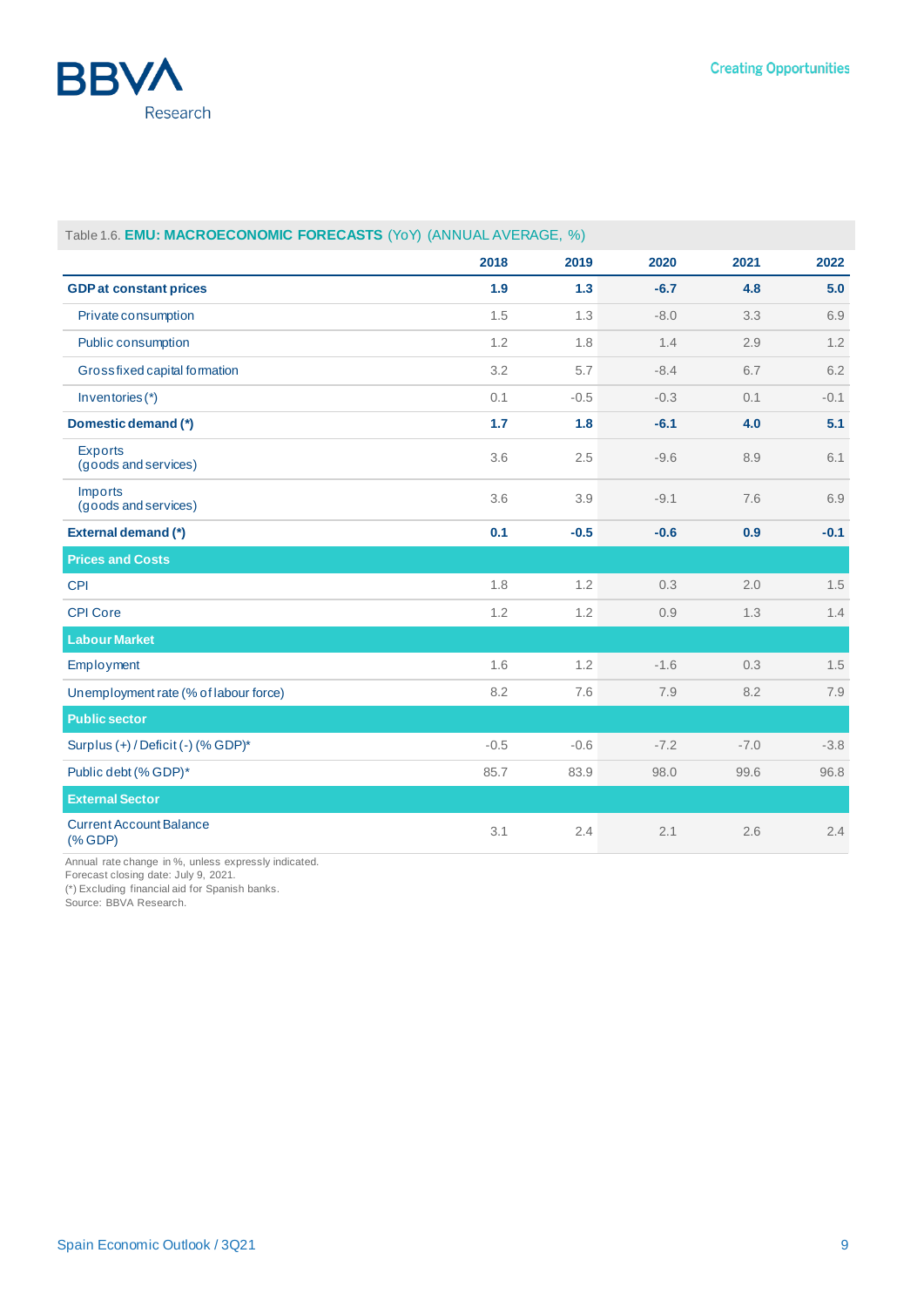

#### Table 1.7.**SPAIN: MACROECONOMIC FORECASTS**

(ANNUAL RATES OF CHANGE IN %, UNLESS OTHERWISE INDICATED)

| (Annual av erage, %)                       | 2018   | 2019   | 2020    | 2021   | 2022   |
|--------------------------------------------|--------|--------|---------|--------|--------|
| <b>Activity</b>                            |        |        |         |        |        |
| <b>Real GDP</b>                            | 2.4    | 2.0    | $-10.8$ | 6.5    | 7.0    |
| <b>Private Consumption</b>                 | 1.8    | 0.9    | $-12.4$ | 7.5    | 6.7    |
| <b>Public Consumption</b>                  | 2.6    | 2.3    | 3.8     | 2.8    | 2.5    |
| <b>Gross Fixed Capital Formation</b>       | 6.1    | 2.7    | $-11.4$ | 9.7    | 16.4   |
| Equipment and machinery                    | 5.4    | 4.4    | $-13.0$ | 16.7   | 12.4   |
| Construction                               | 9.3    | 1.6    | $-14.0$ | 5.0    | 18.8   |
| Housing                                    | 12.4   | 4.1    | $-16.6$ | 4.0    | 13.5   |
| Domestic Demand (contribution to growth)   | 3.0    | 1.4    | $-8.8$  | 6.6    | 7.6    |
| <b>Exports</b>                             | 2.3    | 2.3    | $-20.2$ | 12.2   | 17.2   |
| Imports                                    | 4.2    | 0.7    | $-15.8$ | 13.6   | 20.0   |
| External Demand (contribution to growth)   | $-0.5$ | 0.6    | $-2.0$  | $-0.1$ | $-0.5$ |
| GDP at current prices                      | 3.6    | 3.4    | $-9.9$  | 7.7    | 8.5    |
| (Billions of Euros)                        | 1204.2 | 1244.8 | 1121.7  | 1208.5 | 1311.5 |
| <b>Labour market</b>                       |        |        |         |        |        |
| Employment, Labour Force Survey            | 2.7    | 2.3    | $-2.9$  | 1.9    | 3.6    |
| Unemployment rate (% Labour force)         | 15.3   | 14.1   | 15.5    | 15.7   | 14.2   |
| Employment, full time equivalent           | 1.0    | 3.2    | 2.8     | 2.9    | 2.6    |
| Productivity                               | 1.5    | $-1.2$ | $-13.6$ | 3.6    | 4.4    |
| <b>Prices and Costs</b>                    |        |        |         |        |        |
| CPI (average)                              | 1.7    | 0.7    | $-0.3$  | 2.0    | 1.2    |
| CPI (end of period)                        | 1.2    | 0.8    | $-0.5$  | 2.6    | 1.3    |
| <b>GDP</b> deflator                        | 1.2    | 1.4    | 1.0     | 1.3    | 1.5    |
| Compensation per employee                  | 0.3    | 0.6    | $-0.6$  | 0.7    | 3.6    |
| Unit Labour Cost (ULC)                     | $-1.2$ | 1.8    | 13.0    | $-2.9$ | $-0.8$ |
| <b>External sector (*)</b>                 |        |        |         |        |        |
| Current Account Balance (% GDP)            | 1.8    | 2.0    | 0.5     | 0.3    | $-0.3$ |
| <b>Public sector</b>                       |        |        |         |        |        |
| Debt (% GDP)                               | 97.4   | 95.5   | 119.9   | 119.2  | 115.5  |
| Deficit (% GDP) (*)                        | $-2.5$ | $-2.9$ | $-10.1$ | $-7.7$ | $-5.5$ |
| <b>Households</b>                          |        |        |         |        |        |
| Nominal disposable income                  | 3.0    | 2.6    | $-3.3$  | 3.9    | 4.3    |
| Savings rate (% nominal disposable income) | 6.0    | 6.6    | 15.1    | 10.8   | 7.5    |

Annual rate change in %, unless expressly indicated.

Forecast closing date: July 9, 2021.

(\*) Excluding financial aid for Spanish banks.

Source: BBVA Research.